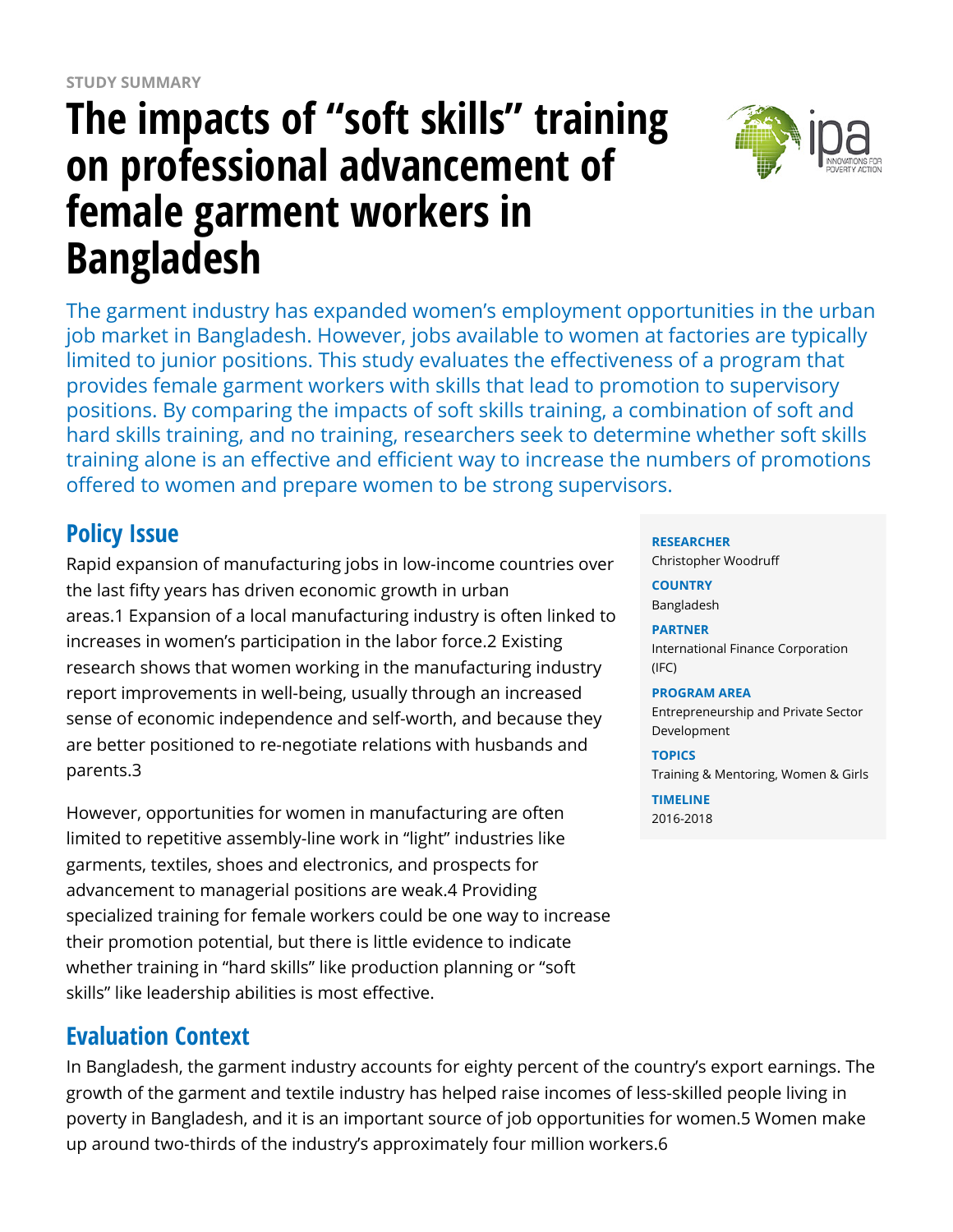However, women tend to be excluded from leadership positions due to gender biases. Survey results from a previous randomized evaluation of an extended training program showed that factory employees at all levels in Bangladesh perceived men to be more effective supervisors than women, even when men and women had similar levels of skills and knowledge.7 This 2015 evaluation, conducted by some of the same researchers involved in this study, found that men and women participating in supervisory training did not have significantly different levels of literacy, reasoning, or technical knowledge of garment production.

Researchers also found that though women entering the training program were much less confident than men, both women and men had higher confidence by the end of the training. Although confidence improved, however, the training did not lead to improvements in technical knowledge of garment production for either gender.8 This suggests that a training program focused on building soft skills, like confidence, could be just as effective or more effective in improving women's promotion potential than training that includes both hard and soft skills.

### **Details of the Intervention**

In this study, researchers are working with Better Work Bangladesh, Innovations for Poverty Action, and the International Finance Corporation to roll out a low-cost training program, called "Work-Progression & Productivity Toolkit," to about 240 female factory workers at 27 factories in Bangladesh. Participation in the training programs is voluntary.

Participants will be randomly assigned to one of three groups:

**Soft skills training:** This group will participate in four days of classroom training spread over two weeks and eight weeks of on-the-job training. The classroom training emphasizes building confidence and leadership abilities. Skills to be taught include identifying personal strengths, challenging and changing negative thoughts, managing stress, influencing higher-ups, building relationships, praising good performance and correcting poor performance, and managing teams.

**Hard and soft skills training:** This group will participate in nine days of classroom training spread over five weeks, and eight weeks of on-the-job training. The classroom training covers the same four days as the soft skills training group, with an additional five days of sessions focusing on technical skills, including production processes from cutting to finishing, post-order and pre-cutting procedures, work measurement, and types of methods, machines, and motors.

**Comparison group**: This group will not participate in either training program until after the completion of the follow-up survey in August 2017.

Researchers will evaluate the impacts of the training programs on three primary outcomes: promotion probability, operator assessments of trainees, and line efficiency. Researchers will measure efficiency using production data and administrative records from participating factories to track productivity, worker absenteeism, and product quality on the lines on which training participants work as supervisors.